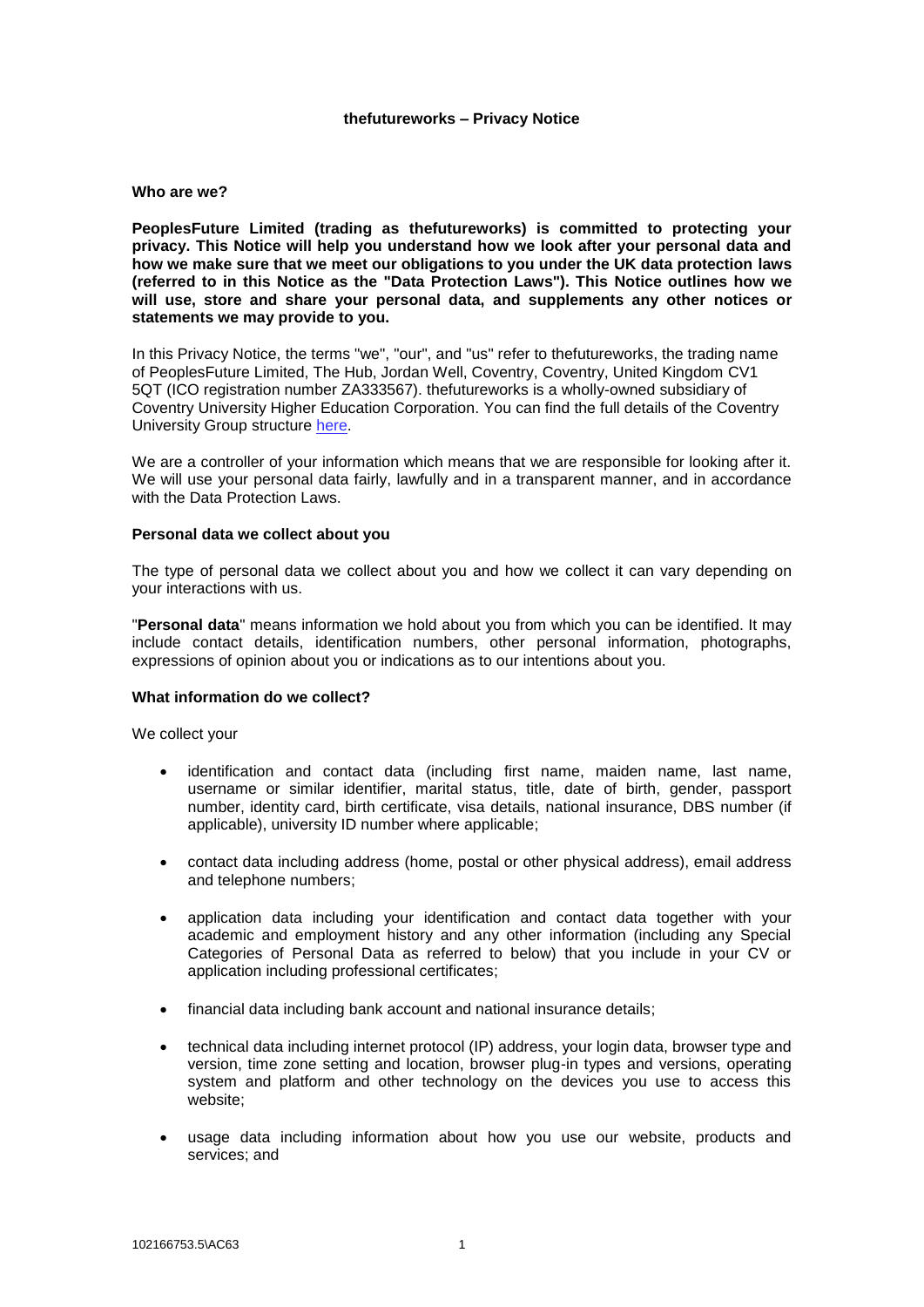marketing and communications data includes your preferences in receiving marketing from us and our third parties and your communication preferences.

# **Special Category Data**

We may hold information about you that is classified as 'special category data' in the Data Protection Laws, such as details about your ethnicity and racial or ethnic origin, your political opinions, your religious or philosophical beliefs, your trade union membership, your health and any disabilities you may have, your sex life or sexual orientation, your genetic or biometric data and data relating to any criminal (or alleged criminal) offences or convictions, which you have supplied to us.

We will only process this special category data where you have given your explicit consent for us to do so or when that processing is legally required.

## **Where do we get your personal data from?**

We collect some of your information directly from you, either through information that you give to us or information that we collect during your visits to our website or through any other communications you might have with us. We also obtain some information from third parties (please see below for further details). Please note that we may combine personal data we receive from other sources with personal data you give to us and personal data we collect about you.

| Information that you<br>give us          | personal data about yourself<br>You<br>may share<br>and<br>your<br>circumstances by:                                                                                                                                                                                                                                                                                                                                                                                                                    |  |
|------------------------------------------|---------------------------------------------------------------------------------------------------------------------------------------------------------------------------------------------------------------------------------------------------------------------------------------------------------------------------------------------------------------------------------------------------------------------------------------------------------------------------------------------------------|--|
|                                          | providing us with your CV or application and/or completing<br>hard copy application forms;                                                                                                                                                                                                                                                                                                                                                                                                              |  |
|                                          | using our services or requesting information from us;                                                                                                                                                                                                                                                                                                                                                                                                                                                   |  |
|                                          | verbally providing information to us, either by telephone or<br>$\bullet$<br>face to face;                                                                                                                                                                                                                                                                                                                                                                                                              |  |
|                                          | participating in surveys;                                                                                                                                                                                                                                                                                                                                                                                                                                                                               |  |
|                                          | giving us information about yourself in any<br>other<br>$\bullet$<br>communications with us either by e-mail, post or otherwise.                                                                                                                                                                                                                                                                                                                                                                        |  |
|                                          | We may need you to provide the personal data listed above so that<br>we can provide other services and support your needs, and so that<br>we can comply with our contractual obligations to you, and our legal<br>obligations.                                                                                                                                                                                                                                                                          |  |
|                                          | If you don't provide this personal data, it may mean that we will be<br>unable to process your application or provide other services that<br>you have requested. If this is the case we will notify you at the time.                                                                                                                                                                                                                                                                                    |  |
| Information that we<br>collect about you | We collect personal data about you:                                                                                                                                                                                                                                                                                                                                                                                                                                                                     |  |
|                                          | when you visit our website, including details of your visits to<br>our website including, but not limited to, Internet Protocol<br>(IP) address used to connect your computer to the internet,<br>MAC addresses, traffic data, location data, your login<br>information, time-zone setting browser type and version,<br>browser plug-in types and versions, operating system and<br>platform, weblogs, cookies and other communication data,<br>and the resources that you access. For more information |  |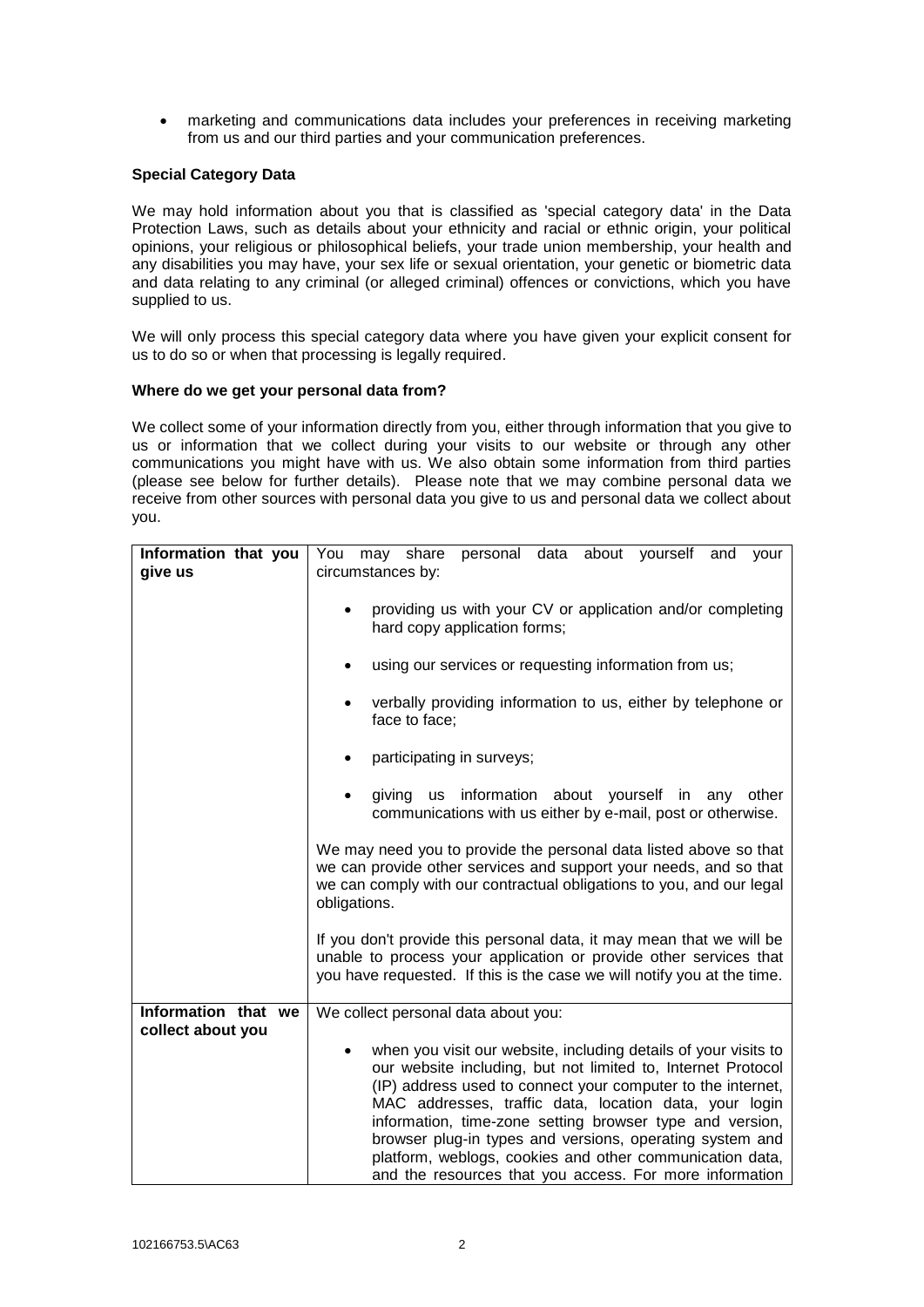|                                                      | please see our <b>Cookies Policy</b> .                                                                                                                                                                                                                                                                                                                                     |  |
|------------------------------------------------------|----------------------------------------------------------------------------------------------------------------------------------------------------------------------------------------------------------------------------------------------------------------------------------------------------------------------------------------------------------------------------|--|
|                                                      | when you are at any of the premises from which we carry<br>$\bullet$<br>on a business from time to time, a Coventry University<br>campus or in circumstances where we may meet you off-<br>site, data including your name and CCTV images. We may<br>also collect personal data about you when we interact with<br>you via Skype or other similar communication platforms. |  |
| Information that we<br>receive from other<br>sources | We may receive personal data about you from third parties,<br>including:                                                                                                                                                                                                                                                                                                   |  |
|                                                      | hirers providing feedback following interviews;<br>$\bullet$                                                                                                                                                                                                                                                                                                               |  |
|                                                      | previous employers and educational establishments who<br>$\bullet$<br>provide us with references.                                                                                                                                                                                                                                                                          |  |

# **Why do we need your personal data?**

The personal data we collect from you will be used for the following purposes:

- providing our employment agency and employment business services to you for the purposes of identifying suitable employment opportunities, contacting you to discuss vacancies, arranging registration interviews with you, and submitting your CV to potential hirers, in each case for the purposes of performing a contract we have entered with you or in accordance with our legitimate interests as an employment agency and business. Where your application contains Special Categories of Personal Data, we will process such data in accordance with our rights in the field of employment law (to the extent permitted by law) or otherwise where we have your express consent to do so;
- to pay your wages as a temporary agency worker (where they are paid through PeoplesFuture Ltd t/a thefutureworks)
- responding to any enquiries you make or feedback you leave. Your identification and contact data will be used to answer your enquiry as completely and thoroughly as possible and will not be used for any other purpose unless you have requested additional services from us such as to receive our newsletter;
- research if you choose to complete a survey that we use for research purposes we will retain the information that you provide in response to that survey. Where your survey response includes identification and contact data, this will be processed as necessary for the purposes of our legitimate interests in analysing the needs and interests of our current and prospective candidate and client hirer base, and in furthering and improving our business;
- advertising, marketing and public relations we may use your identification and contact data, technical and/or usage data to form a view on what we think you may want or need, or what may be of interest to you and in doing so we will only send you information that is deemed relevant to you;
- to monitor how our website is used, including information regarding the number of visitors to the various parts of the website, and to help us to improve the content of the website and to customise the content or layout of the website for you, as necessary for the purposes of our legitimate interests. We collect this information in a way that does not identify you and we do not make any attempt to find out the identities of those visiting our website;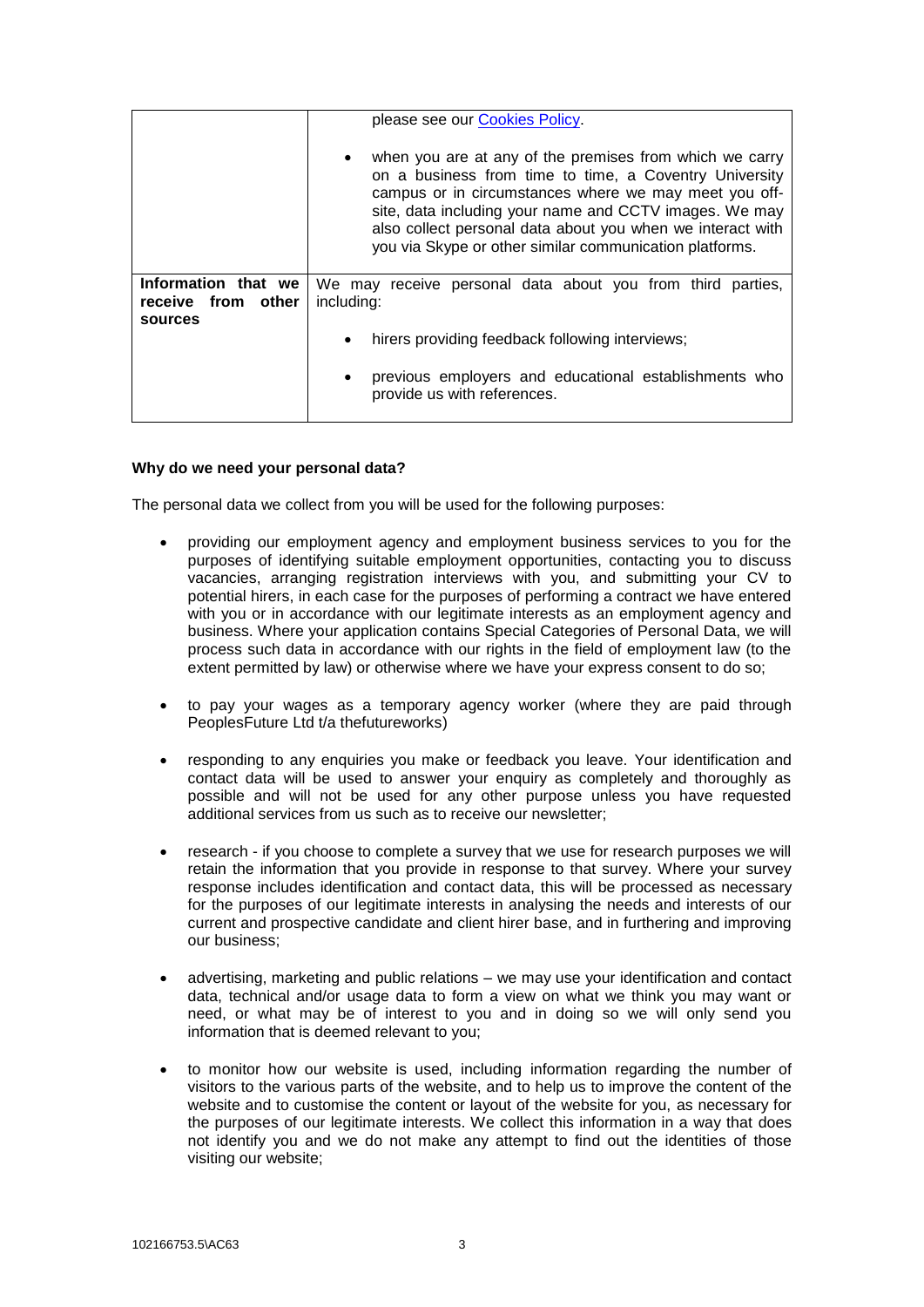- fault reporting if you contact us to report a fault with our website, we will use the information provided for the purposes of rectifying that fault as necessary for the purposes of our legitimate interests;
- recruiting personal data including identification and contact data provided for an employment opportunity with us will be processed so as to allow us to process and evaluate the merits of that application as necessary for the purposes of our legitimate interests;
- we will keep records of attendance (and that of your guests) on visits to Coventry University campus, including visitor logs, details of any payments made, photographs and video recordings in which you may be included (CCTV), in order to operate security;
- as part of the events organised at Coventry University and the associated buildings as necessary for our legitimate interests, third party photographers may be on site. If you do not wish to be included in any photographs or live streamed events (such as graduation ceremonies which are recorded and available online), please ensure that you clearly express your wishes to a member of our staff or directly to the third parties;
- if you submit a Freedom of Information Request or a Data Subject Access Request we will keep a record of that correspondence so as to deal with and/or respond to your request. We need information from you to respond to you and to locate the information you are looking for. This enables us to comply with our legal obligations under the legislation we are subject to. When we receive a request from you, we'll set up an electronic case file containing the details of your request. This normally includes your contact details and any other information you have given us. We'll also store, on this case file, a copy of the information that falls within the scope of your request in order to maintain adequate records of information we have made public and/or released to you;
- if you are a supplier, partner institution, agent, or any other third party working with thefutureworks we will collect, store and use personal information about you when the law allows us to, mainly in circumstances such as: performing a contract we have entered or wish to enter with you, where we need to comply with a legal obligation, where we need to protect your (or someone else's) interests or where it is needed in the public interest or for official purposes;
- to enable us to contact others in the event of an emergency (we will do this based on the presumption that you have checked with the individuals before you supply their contact details to us).

## **Basis for using your personal data**

Data Protection Laws state that we need to have a legal basis for all of the processing of your personal data that we carry out. This means that our processing of your information must be for one of a limited number of legal bases set out in the legislation. The legal bases that we rely on are:

## **The processing is necessary for the entry into or performance of a contract**

When we provide our services to you, a contract is entered into between us. For us to deal with and/or respond to any enquiry or request made by you prior to entering into this contract, and fulfil our obligations under this contract, we will need to collect, process and share (as further detailed below) your personal data. If you don't give us the personal data we need when we ask for it, or if you object to the type of processing we need to do, or if you exercise your right to have your personal data deleted, it is likely to mean that we cannot enter the contract with you or provide the services under it.

## **Compliance with a legal obligation**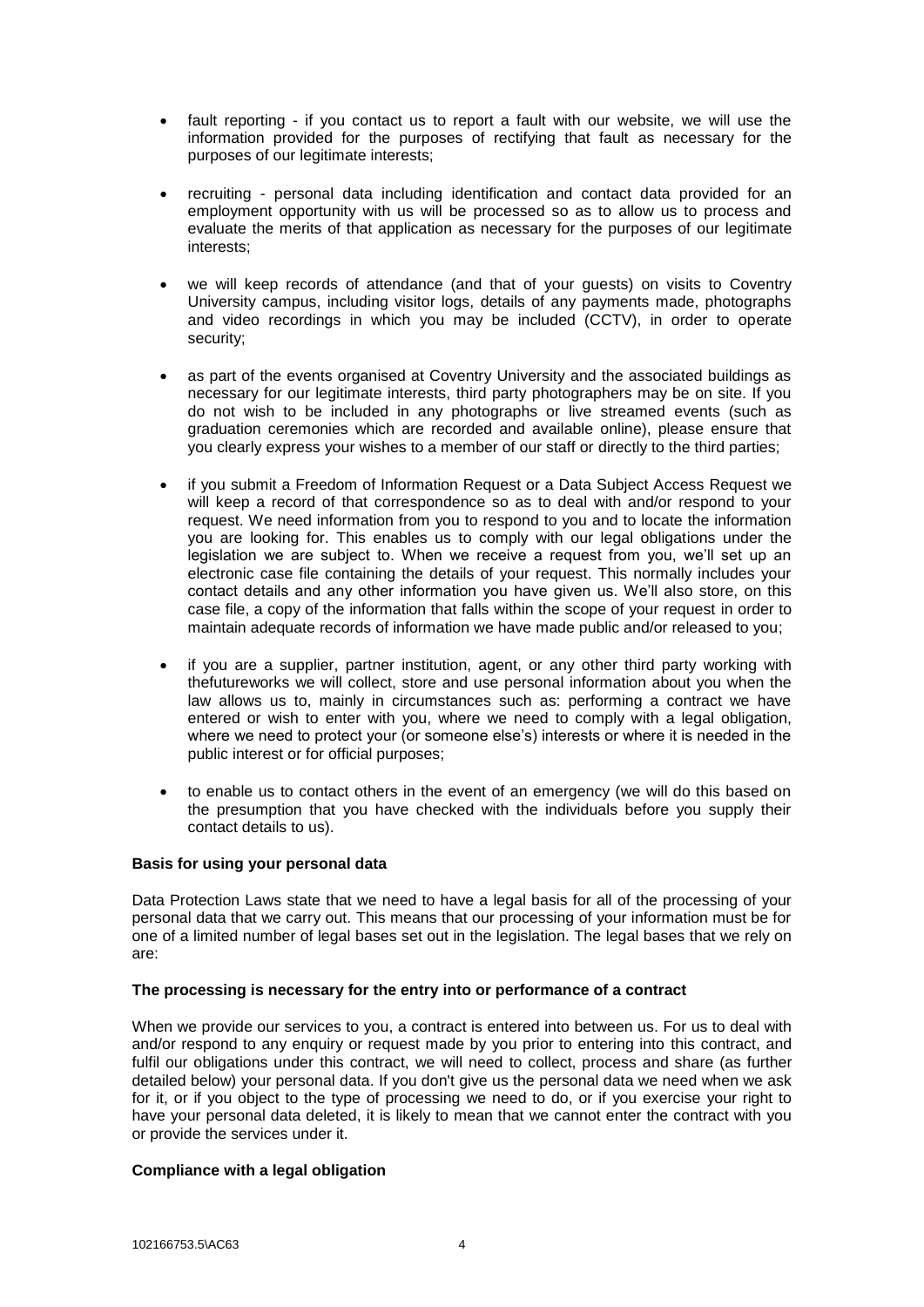Sometimes we process your information because we are legally obliged to do so, for example in some of the circumstances listed above, or in relation to the prevention of crime, or because we may be required to share your information with certain statutory bodies (see below for further information about whom we may share your information with).

# **Legitimate interests**

We may use your personal data (excluding special categories of personal data) as set out in this Privacy Notice where this is necessary for the purposes of the legitimate interests of our business including:

- ensuring the quality of the services we provide;
- analysing the needs and interests of our current and prospective candidate and client hirer base;
- furthering and improving our business, and ensuring its smooth operation.

We are required to carry out a balancing test of our legitimate interests in using your personal data outlined above against your interests and rights under the Data Protection Laws. As a result of our balancing test, which is detailed below, we have determined, acting reasonably and considering the circumstances, that we are able to process your personal data in accordance with the Data Protection Laws on the basis that we do so where this is necessary for the purposes of our legitimate business interests.

| Legitimate interest  | We have a legitimate interest in processing your<br>information as:                                                                                                                                                                                                                     |
|----------------------|-----------------------------------------------------------------------------------------------------------------------------------------------------------------------------------------------------------------------------------------------------------------------------------------|
|                      | you benefit from the provision of the services<br>we provide;                                                                                                                                                                                                                           |
|                      | we both benefit from the ability to enforce or<br>apply rights under any contract between us;                                                                                                                                                                                           |
|                      | we need to assess your suitability for roles as<br>they become available; and                                                                                                                                                                                                           |
|                      | we need to ensure the smooth operation of our<br>$\bullet$<br>recruitment business in order to be able to<br>identify and secure suitable employment<br>opportunities for you.                                                                                                          |
| <b>Necessity</b>     | We consider that it is reasonable for us to process your<br>personal data as it is necessary for the purposes of our<br>legitimate interests outlined above as we process your<br>personal data only so far as is necessary to achieve the<br>purposes outlined in this Privacy Notice. |
| Impact of processing | We consider that it is reasonable for us to process your<br>personal data for the purposes of our legitimate<br>interests outlined above as the processing of your<br>personal data does not unreasonably intrude on your<br>privacy.                                                   |

## **Consent**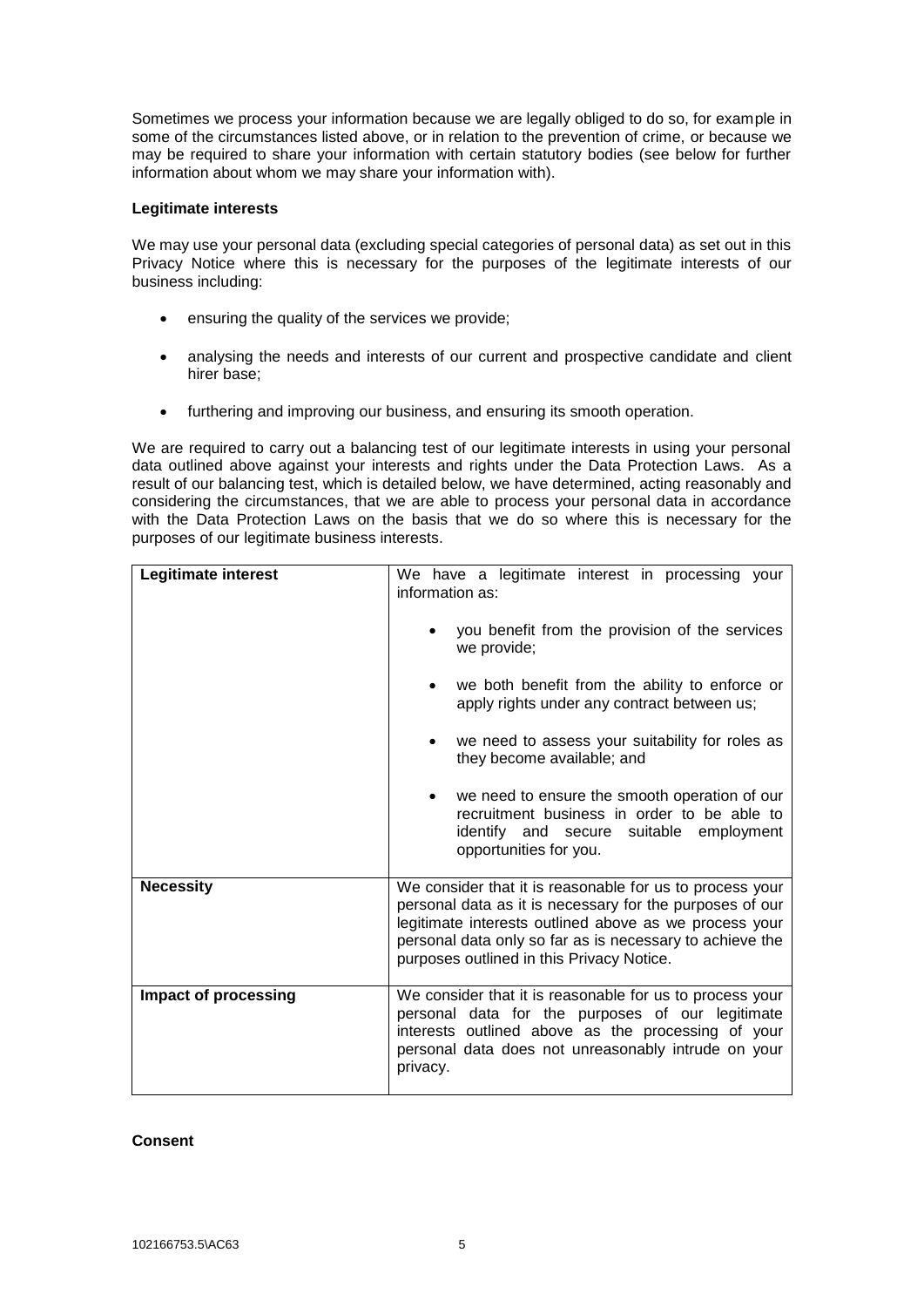Generally, unless otherwise stated, we do not rely on consent as a legal basis for processing your personal data other than in relation to sending third party direct marketing communications to you via email or text message. We will seek your express consent before we share your personal data with any third party for marketing purposes, or before we send you marketing information on behalf of any third party.

You have the right to withdraw consent to marketing at any time by updating your account preferences or by contacting us.

# **Processing of your personal data**

"**Processing**" means doing anything with the personal data, such as collecting, recording, organising, structuring, storing, adapting or altering, retrieving, accessing, consulting, disclosing, disseminating, aligning or combining, restricting, erasing or destroying or using the data in any way.

We will only process your personal data for the purposes set out above or as we otherwise notify you.

The information you provide will be subject to security measures and procedures to minimise the risk of unauthorised access, loss, theft or disclosure.

Your personal data will not be used for the purposes of automated decision making.

#### **How long do we keep your personal data for?**

We will only keep your personal data for as long as we need to in order to fulfil the purposes we collected it for, including for the purposes of satisfying any legal, accounting, or reporting requirements.

We consider a number of factors in deciding how long to keep your information: the amount, nature, and sensitivity of the personal data, the potential risk of harm from unauthorised use or disclosure of your personal data, the purposes for processing your personal data and whether we can achieve those purposes through other means, and the applicable legal requirements (i.e. whether particular laws mean we have to keep certain types of document for a certain length of time).

## **Who do we share your personal data with?**

Your personal data will only be disclosed to the employees that have a need for such access, for the purpose it was collected and will not be sold, traded, or rented to any individuals or other entities. However, we may need to share your personal data with other organisations within the Coventry University Group, and with third parties in the following circumstances:

- where you are a candidate: to hirers, where we are putting you forward for an employment opportunity; where you are a hirer: to candidates, where we have put them forward for an employment opportunity and need to provide contact details in connection with interviews;
- on occasion, we need to hire other companies to help us to serve you better and in some of these cases we may need to share personal data that is necessary to perform tasks for us, such as market research or issuing marketing materials;
- it is necessary for the performance of our contract with you, including where we need to take steps to enforce any agreements that may be entered into between us;
- we are under a legal duty to do so in order to comply with any legal obligation;
- to protect the rights, property or safety of our business, our staff and others.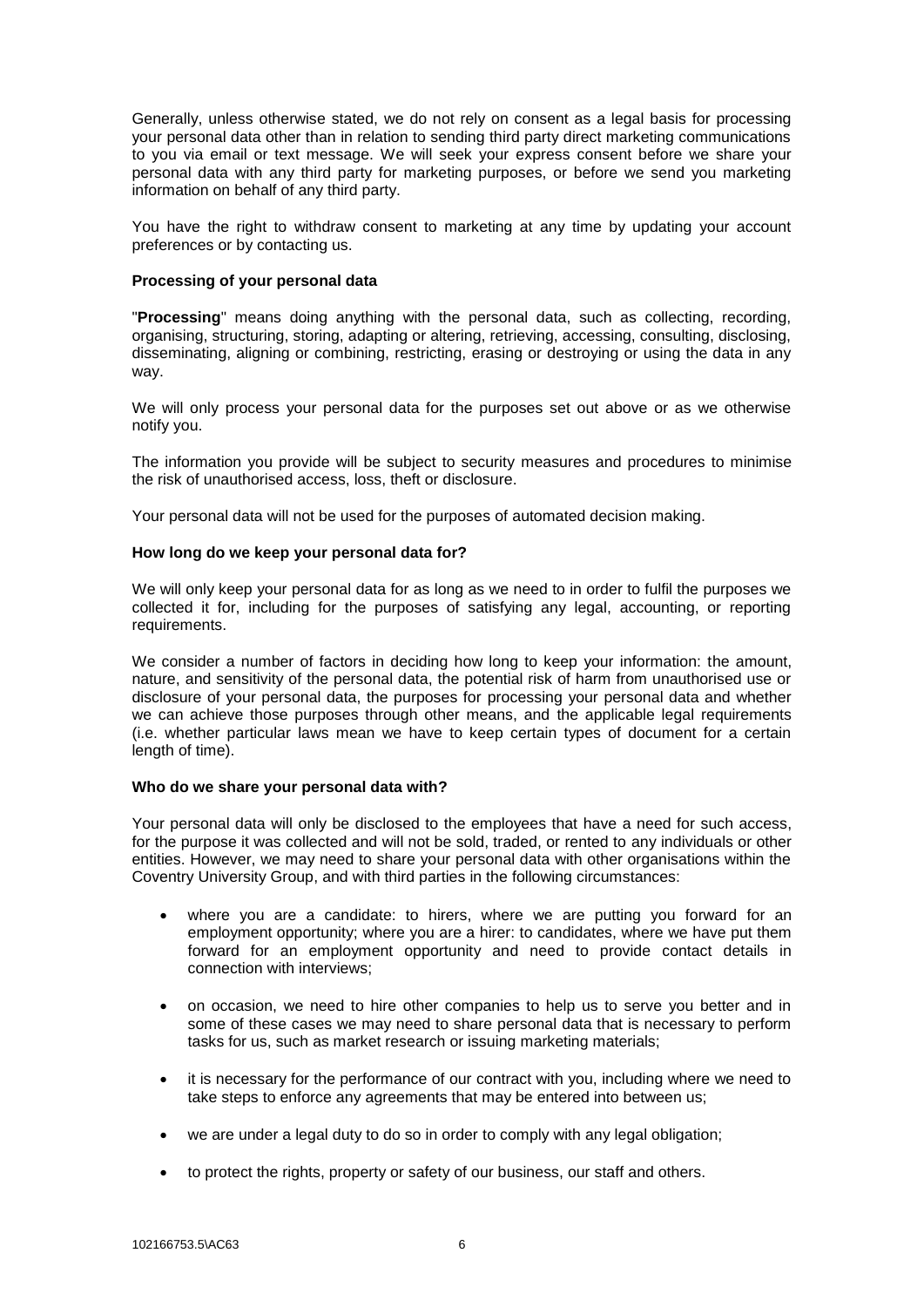## **Keeping your personal data secure**

We are committed to the protection and security of your personal data. We will ensure that appropriate measures are taken against unlawful or unauthorised processing of personal data, and against the accidental loss of, or damage to, personal data.

We have in place procedures and technologies to maintain the security of personal data from the point of collection to the point of destruction. We will only transfer personal data to third parties if they agree to comply with those procedures and policies, or if they put in place adequate measures themselves. We are certified to Cyber Essentials.

### **Other countries your personal data will be sent to and why**

Your personal data may be transferred across international borders. It may be transferred to countries that have different levels of data protection laws to the United Kingdom.

In particular, we may sometimes need to transfer your personal data outside the European [Economic Area \(EEA\)](https://www.gov.uk/eu-eea) to other members of the Coventry University Group, partner organisations or our suppliers and service providers. Whenever we transfer your personal data outside of the EEA, we ensure an equivalent level of protection is afforded to it by ensuring safeguards are put in place so that your personal data is only processed in accordance with EU data protection laws:

- We transfer your personal data to countries that have been deemed to provide an adequate level of protection for personal data by the European Commission.
- We transfer your personal data to service providers who have agreed to contractual terms approved by the European Commission, which give personal data equivalent protection as in the European Union.
- We transfer your personal data to providers based in the US if they are subject to the EU-US Privacy Shield which requires them to provide equivalent protection as in the European Union to personal data shared between Europe and the US.

Please contact us if you want further information on the specific mechanism used by us when transferring your personal data out of the EEA. In the event that the UK leaves the EEA, or if otherwise required, we will ensure that appropriate transfer mechanisms to and from the UK are put in place.

#### **How we may contact you**

Please note that we may contact you by post or by electronic means including telephone, text messages, email, social media messaging, or any other suitable electronic method in connection with the purposes set out above.

## **Your Data Protection Rights**

You have the right to:

- **Request access** to your personal data (commonly known as a "data subject access request"). This enables you to receive a copy of the personal data we hold about you and to check that we are lawfully processing it.
- **Request correction** of the personal data that we hold about you. This enables you to have any incomplete or inaccurate data we hold about you corrected, although we may need to verify the accuracy of the new personal data that you provide to us.
- **Request erasure** of your personal data. This enables you to ask us to delete or remove personal data where there is no good reason for us continuing to process it. You also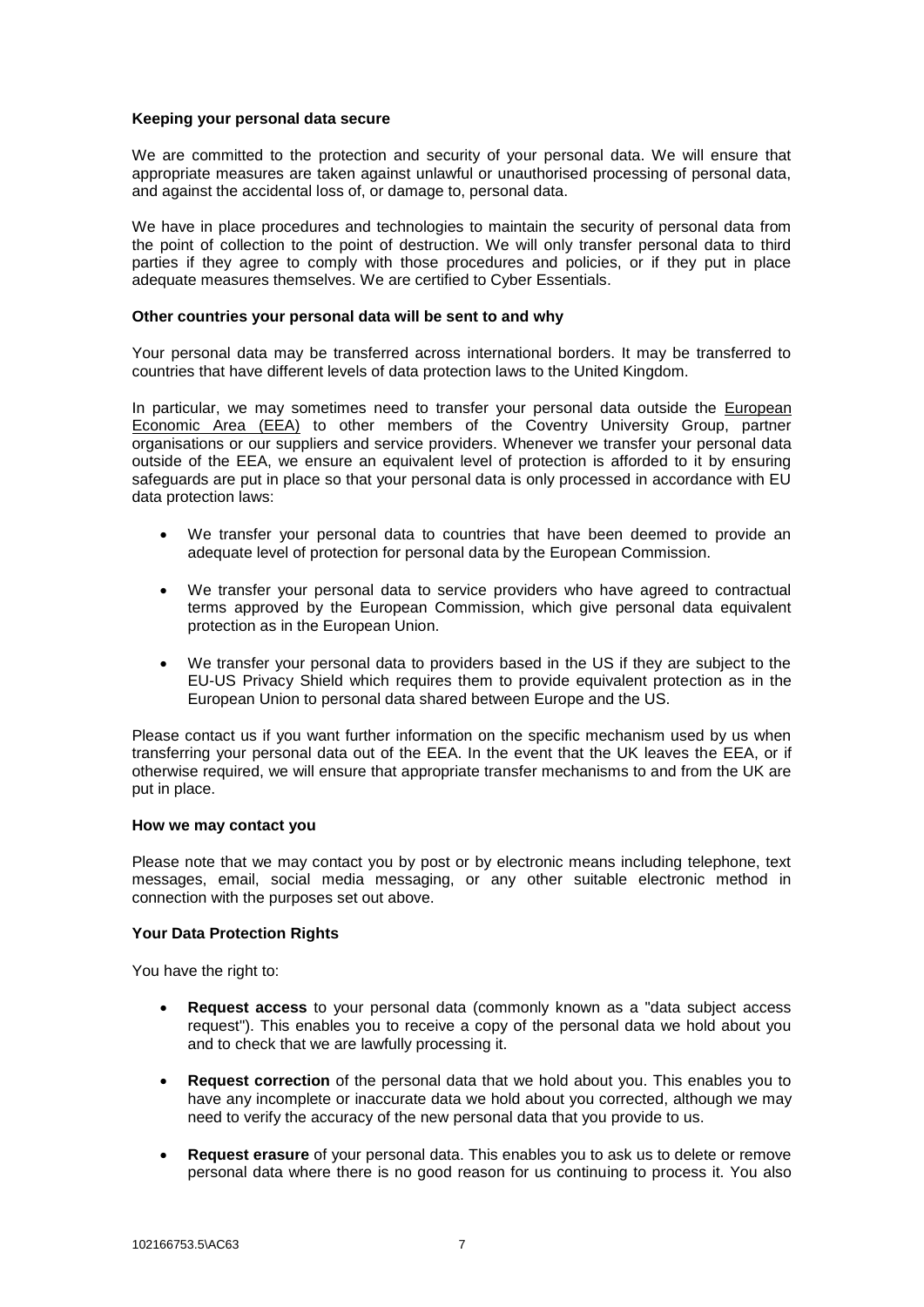have the right to ask us to delete or remove your personal data where you have successfully exercised your right to object to processing (see below), where we may have processed your personal data unlawfully or where we are required to erase your personal data to comply with local law. Please note, however, that we may not always be able to comply with your request for erasure for specific legal reasons which will be notified to you, if applicable, at the time of your request.

- **Object to processing** of your personal data where we are relying on a legitimate interest (or those of a third party) and there is something about your particular situation that makes you want to object to processing on this ground as you feel it impacts on your fundamental rights and freedoms. You also have the right to object where we are processing your personal data for direct marketing purposes. In some cases, we may demonstrate that we have compelling legitimate grounds to process your personal data, which override your rights and freedoms.
- **Request restriction of processing** of your personal data. This enables you to ask us to suspend the processing of your personal data in the following scenarios: (a) if you want us to establish the data's accuracy; (b) where our use of the data is unlawful but you do not want us to erase it; (c) where you need us to hold the data even if we no longer require it as you need it to establish, exercise or defend legal claims; or (d) you have objected to our use of your data but we need to verify whether we have overriding legitimate grounds to use it.
- **Request the transfer** of your personal data to you or to a third party. We will provide to you, or a third party you have chosen, your personal data in a structured, commonly used, machine-readable format. Note that this right only applies to automated information that you initially provided consent for us to use or where we used the information to perform a contract with you.
- **Withdraw consent at any time** where we are relying on consent to process your personal data. However, this will not affect the lawfulness of any processing carried out before you withdraw your consent. If you withdraw your consent, we may not be able to provide certain products or services to you. We will advise you if this is the case at the time you withdraw your consent.

## **Exercising your rights**

If you wish to exercise any of your above rights, please send a written request to the Information Governance Unit, Coventry University, Priory Street, Coventry, CV1 5FB or email [dsar@coventry.ac.uk.](mailto:dsar@coventry.ac.uk)

You will not have to pay a fee to access your personal data (or to exercise any of your other rights). However, we may charge a reasonable fee if your request is clearly unfounded, repetitive or excessive. Alternatively, we may refuse to comply with your request in these circumstances.

We may need to request specific information from you to help us confirm your identity and ensure your right to access your personal data (or to exercise any of your other rights). This is a security measure to ensure that personal data is not disclosed to any person who has no right to receive it. We may also contact you to ask you for further information in relation to your request to speed up our response.

We try to respond to all legitimate requests within one month. Occasionally it may take us longer than a month if your request is particularly complex or you have made a number of requests. In this case, we will notify you and keep you updated.

# **Complaints and Questions**

Coventry University Group has appointed a Data Protection Officer to oversee compliance with this Privacy Notice. If you have any questions about this Privacy Notice or how we handle your